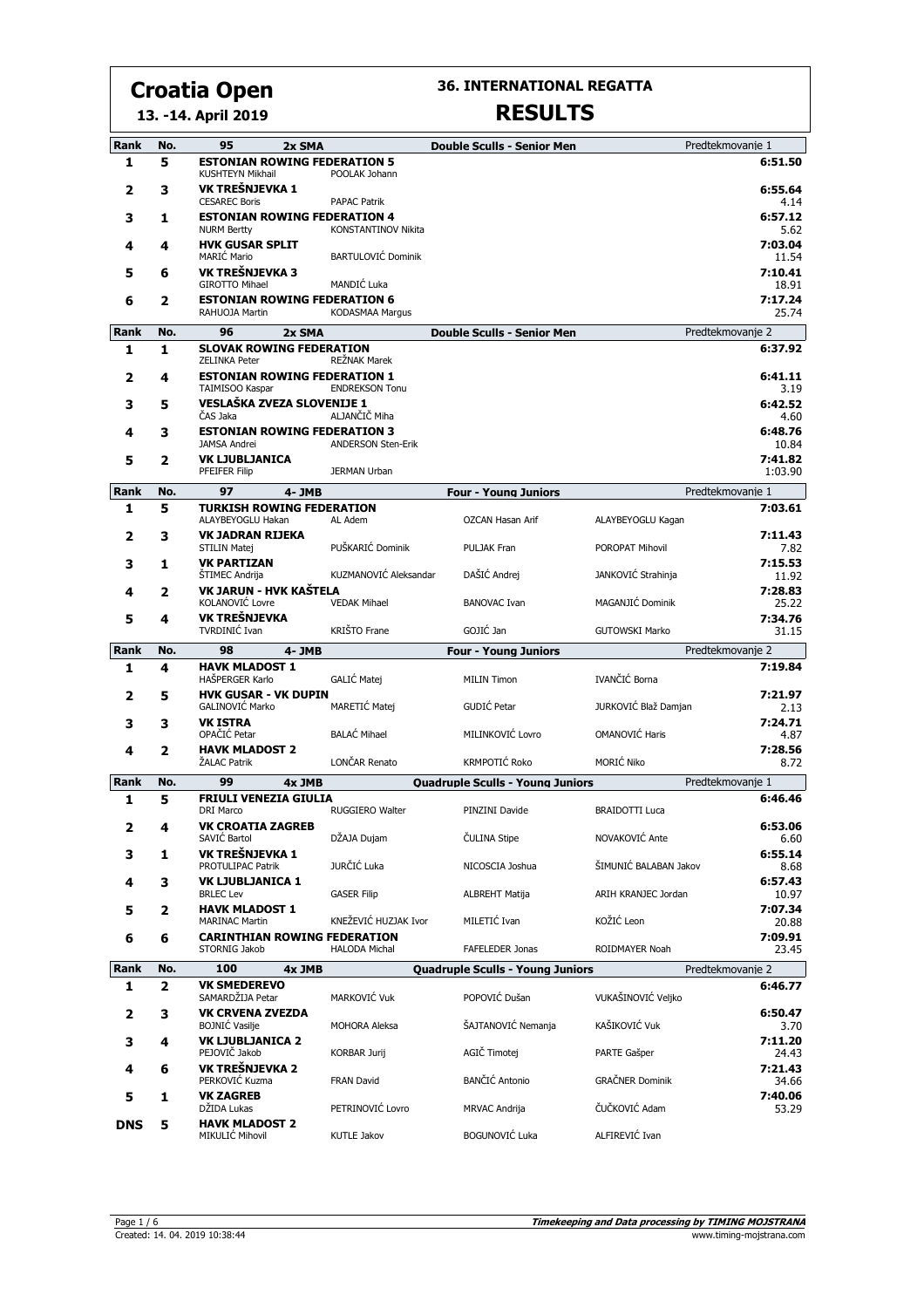#### **13. -14. April 2019 Croatia Open**

**36. INTERNATIONAL REGATTA**

| Rank        | No.            | 101                                                            | 2x JMA |                             | <b>Double Sculls - Junior Men</b>   | Predtekmovanie 1   |
|-------------|----------------|----------------------------------------------------------------|--------|-----------------------------|-------------------------------------|--------------------|
| 1           | 5              | <b>WRC PIRAT</b><br>TROST Jan                                  |        | <b>ORTNER Fabian</b>        |                                     | 7:06.15            |
| 2           | 4              | VK TREŠNJEVKA 1<br>ZORIČIĆ Vinko                               |        | JEDNOBRKOVIĆ Tin            |                                     | 7:10.57<br>4.42    |
| 3           | 2              | <b>VK BLED</b><br>VUJKOVIĆ Timotej                             |        | POGAČNIK Samo               |                                     | 7:21.04<br>14.89   |
| 4           | 3              | <b>VK NAUTILUS KOPER</b><br>ČUPKOVIČ Sergej                    |        | KOROŠIC Enej                |                                     | 7:24.28<br>18.13   |
| <b>Rank</b> | No.            | 102                                                            | 2x JMA |                             | <b>Double Sculls - Junior Men</b>   | Predtekmovanje 2   |
| 1           | 4              | <b>AUSTRIAN ROWING FEDERATION 1</b><br><b>HULTSCH Konrad</b>   |        | <b>GILLHOFER Fabian</b>     |                                     | 6:56.24            |
| 2           | 2              | <b>AUSTRIAN ROWING FEDERATION 2</b><br><b>KARLOVSKY Michal</b> |        | <b>BARTA Philip</b>         |                                     | 6:56.55<br>0.31    |
| 3           | з              | <b>VK MEDULIN</b><br>UŠIĆ Teo                                  |        | <b>GRGOROVIC Ivan</b>       |                                     | 7:22.26<br>26.02   |
| 4           | 5              | <b>ESTONIAN ROWING FEDERATION 2</b><br><b>MUISTE Leo</b>       |        | KIVISTIK Handreas Karl      |                                     | 7:22.66<br>26.42   |
| Rank        | No.            | 103                                                            | 2x JMA |                             | <b>Double Sculls - Junior Men</b>   | Predtekmovanje 3   |
| 1           | 3              | <b>ESTONIAN ROWING FEDERATION 3</b><br>TIMMUSK Uku Siim        |        | <b>JALAKAS Mark Theodor</b> |                                     | 7:05.20            |
| 2           | 4              | VESLAŠKA ZVEZA SLOVENIJE<br>ALIČ Maks                          |        | VOVK Jaka                   |                                     | 7:08.29<br>3.09    |
| 3           | 5              | VK ZAGREB-NEPTUNE CLUB DUBLIN<br>VRDOLJAK Eugen (ZAG)          |        | ORLIĆ Tristan (DUB)         |                                     | 7:17.10<br>11.90   |
| 4           | 2              | <b>VK DANUBIUS 1885 2</b><br>DURUTOVIĆ Veselin                 |        | KATIĆ Ivan                  |                                     | 7:17.56<br>12.36   |
| <b>Rank</b> | No.            | 104                                                            | 2x JMA |                             | <b>Double Sculls - Junior Men</b>   | Predtekmovanje 4   |
| 1           | $\overline{2}$ | <b>VK PARTIZAN - VK CRVENA ZVEZDA</b><br>MATIĆ Veljko (PAR)    |        | SAVIĆ Slavko (CZV)          |                                     | 7:04.92            |
| 2           | 4              | <b>VK NEPTUN DUBROVNIK</b><br>PEROVIĆ Toni                     |        | <b>KUKULJICA Pero</b>       |                                     | 7:10.58<br>5.66    |
| 3           | 5              | VK TREŠNJEVKA 2<br><b>KORDIĆ Noah</b>                          |        | ŠVALJ Marko                 |                                     | 7:31.60<br>26.68   |
| <b>DNS</b>  | з              | <b>HVK GUSAR SPLIT</b><br><b>TONKOVIĆ Josip</b>                |        | PLEIĆ Luka                  |                                     |                    |
| Rank        | No.            | 105                                                            | 2x JMA |                             | <b>Double Sculls - Junior Men</b>   | Predtekmovanje 5   |
| 1           | 3              | <b>AUSTRIAN ROWING FEDERATION 3</b><br><b>RIEDEL Martin</b>    |        | <b>GFERRER Georg</b>        |                                     | 7:13.99            |
| 2           | 4              | <b>VK KORANA</b><br><b>VRABAC Patrik</b>                       |        | KONJEVODA Mario             |                                     | 7:27.86<br>13.87   |
| 3           | 2              | <b>VK PARTIZAN 2</b><br>LULEDŽIJA Nemanja                      |        | DELIĆ Luka                  |                                     | 7:30.19<br>16.20   |
| <b>DNS</b>  | 5              | <b>VK PARTIZAN 1</b><br>ŠVABIĆ Vuk                             |        | ŠUŠIĆ Viktor                |                                     |                    |
| <b>Rank</b> | No.            | 106                                                            | 2x JMA |                             | <b>Double Sculls - Junior Men</b>   | Predtekmovanie 6   |
| 1           | 2              | <b>VK DANUBIUS 1885 1</b>                                      |        |                             |                                     | 6:59.74            |
| 2           | 3              | RATAJAC Rastko<br><b>HVK MORNAR SPLIT</b>                      |        | STEFANOVIĆ Dušan            |                                     | 7:03.55            |
|             |                | ANZULOVIĆ MIROŠEVIĆ Niko ĆURIN Gordan                          |        |                             |                                     | 3.81               |
| 3           | 4              | <b>ESTONIAN ROWING FEDERATION 1</b><br>KLEIN Jaan-Sander       |        | <b>MUDA Rein</b>            |                                     | 7:12.33<br>12.59   |
| Rank        | No.            | 107                                                            | 1x JMB |                             | <b>Single Scull - Young Juniors</b> | Predtekmovanie 1   |
| 1           | 5              | <b>HAVK MLADOST 1</b><br>AVGUSTINOV Ivan                       |        |                             |                                     | 7:53.08            |
| 2           | 3              | <b>VK JADRAN ZADAR</b><br>PERA Luka                            |        |                             |                                     | 7:56.99<br>3.91    |
| з           | 7              | <b>VK BLED 3</b><br>ERŻEN Andrej                               |        |                             |                                     | 7:57.84<br>4.76    |
| 4           | 6              | <b>VK NEPTUN DUBROVNIK 1</b><br><b>STRMAN Antonio</b>          |        |                             |                                     | 8:09.12<br>16.04   |
| 5           | 1              | <b>VK NEPTUN DUBROVNIK 3</b><br>MEDI Matija                    |        |                             |                                     | 8:21.90<br>28.82   |
| 6           | 4              | <b>VK PIRAN</b><br><b>FABJAN Tomi</b>                          |        |                             |                                     | 8:25.10<br>32.02   |
| 7           | 2              | <b>VK CROATIA ZAGREB 2</b><br>ŠKARICA Vito                     |        |                             |                                     | 9:07.27<br>1:14.19 |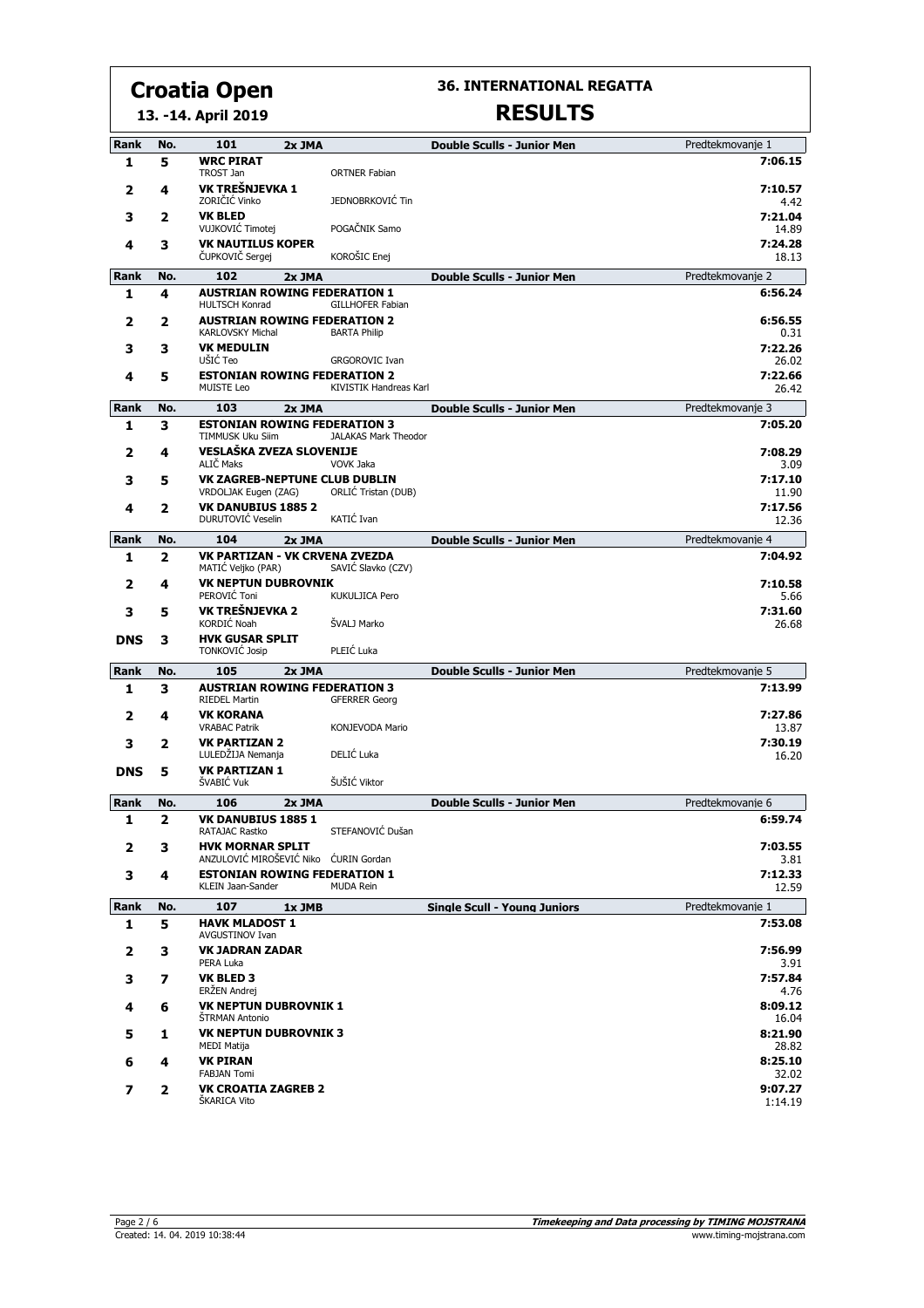**13. -14. April 2019**

#### **36. INTERNATIONAL REGATTA**

| Rank        | No. | 108<br>1x JMB                                                      | <b>Single Scull - Young Juniors</b> | Predtekmovanje 2 |
|-------------|-----|--------------------------------------------------------------------|-------------------------------------|------------------|
| 1           | 1   | <b>TURKISH ROWING FEDERATION 3</b><br>KARA Eren Efe                |                                     | 7:48.36          |
| 2           | 2   | <b>TURKISH ROWING FEDERATION 5</b><br><b>OGUZHAN Bilgin</b>        |                                     | 7:53.30<br>4.94  |
| 3           | 3   | <b>HAVK MLADOST 3</b><br>SMOLJANOVIC Marin                         |                                     | 8:01.42<br>13.06 |
| 4           | 4   | <b>TURKISH ROWING FEDERATION 2</b><br><b>ERMAN Enver</b>           |                                     | 8:13.61<br>25.25 |
| 5           | 5   | <b>VK CROATIA ZAGREB 3</b><br>GNJATOVIĆ Žan                        |                                     | 8:45.79<br>57.43 |
| 6           | 6   | <b>HAVK MLADOST 4</b><br>MORIĆ Ivan                                |                                     | 8:47.63<br>59.27 |
| Rank        | No. | 109<br>1x JMB                                                      | <b>Single Scull - Young Juniors</b> | Predtekmovanje 3 |
| 1           | 3   | <b>TURKISH ROWING FEDERATION 4</b><br><b>BAYRAM Omer</b>           |                                     | 8:02.71          |
| 2           | 6   | <b>VK BLED 1</b><br>POTOČNIK Gabrijel                              |                                     | 8:09.06<br>6.35  |
| 3           | 4   | <b>VK MEDULIN 1</b><br><b>GRGOROVIĆ Josip</b>                      |                                     | 8:11.57<br>8.86  |
| 4           | 2   | <b>VK CROATIA ZAGREB 1</b><br>LUŠIĆ Borna                          |                                     | 8:23.74<br>21.03 |
| 5           | 1   | <b>HAVK MLADOST 2</b><br>ŽIVKOVIĆ Lovro                            |                                     | 8:35.34<br>32.63 |
| 6           | 5   | <b>VK BLED 2</b><br>FRČEJ Urban                                    |                                     | 8:38.55<br>35.84 |
| <b>Rank</b> | No. | 110<br>1x JMB                                                      | <b>Single Scull - Young Juniors</b> | Predtekmovanje 4 |
| 1           | 2   | <b>VK ZAGREB 1</b><br><b>UCCELLINI Fran</b>                        |                                     | 8:08.77          |
| 2           | 5   | <b>HVK GUSAR SPLIT</b><br>KATAVIĆ Josip                            |                                     | 8:11.29<br>2.52  |
| з           | 6   | <b>FRIULI VENEZIA GIULIA 1</b><br><b>CLAGNAZ Tommaso</b>           |                                     | 8:14.24<br>5.47  |
| 4           | 1   | <b>VK JARUN 3</b><br><b>VARAT Nino</b>                             |                                     | 8:14.75<br>5.98  |
| 5           | 4   | <b>VK KRKA</b><br><b>GLIGIC Filip</b>                              |                                     | 8:23.04<br>14.27 |
| <b>DNS</b>  | з   | <b>VK MEDULIN 2</b><br>MARETIC Mate                                |                                     |                  |
| Rank        | No. | 111<br>1x JMB                                                      | <b>Single Scull - Young Juniors</b> | Predtekmovanje 5 |
| 1           | 5   | <b>TURKISH ROWING FEDERATION 1</b><br>YILMAZ AYDIN Kaan            |                                     | 7:59.78          |
| 2           | 4   | <b>VK SABLJACI OGULIN</b><br>POLJANČIĆ Davor                       |                                     | 8:05.15<br>5.37  |
| з           | з   | <b>VK NEPTUN DUBROVNIK 2</b><br>MUCIĆ Roko                         |                                     | 8:17.81<br>18.03 |
| 4           | 2   | <b>VK JARUN 2</b><br><b>MRAVINAC Marko</b>                         |                                     | 8:21.45<br>21.67 |
| 5           | 6   | VK LJUBLJANICA<br>PERIČ POLJANEC Miha                              |                                     | 8:37.20<br>37.42 |
| 6           | 1   | VK OŠJAK 2<br>PRIŽMIĆ Vito                                         |                                     | 8:39.29<br>39.51 |
| Rank        | No. | 112<br>1x JMB                                                      | <b>Single Scull - Young Juniors</b> | Predtekmovanie 6 |
| 1           | 6   | <b>VK JARUN 1</b><br>BOŽIĆ JOKIĆ Josip                             |                                     | 8:01.87          |
| 2           | 1   | <b>ESTONIAN ROWING FEDERATION 2</b><br><b>ORGSE Karl Kristofer</b> |                                     | 8:02.23<br>0.36  |
| 3           | 2   | <b>ESTONIAN ROWING FEDERATION 1</b><br><b>HOLOSTOHH Artiom</b>     |                                     | 8:20.02<br>18.15 |
| 4           | 5   | <b>FRIULI VENEZIA GIULIA 2</b><br><b>FORCELLINI Pietro</b>         |                                     | 8:24.69<br>22.82 |
| 5           | 3   | VK OŠJAK 1<br>ŠEPAROVIĆ Nikola                                     |                                     | 8:37.90<br>36.03 |
| 6           | 4   | <b>VK ZAGREB 2</b><br>JURIČKI Fran                                 |                                     | 8:40.98<br>39.11 |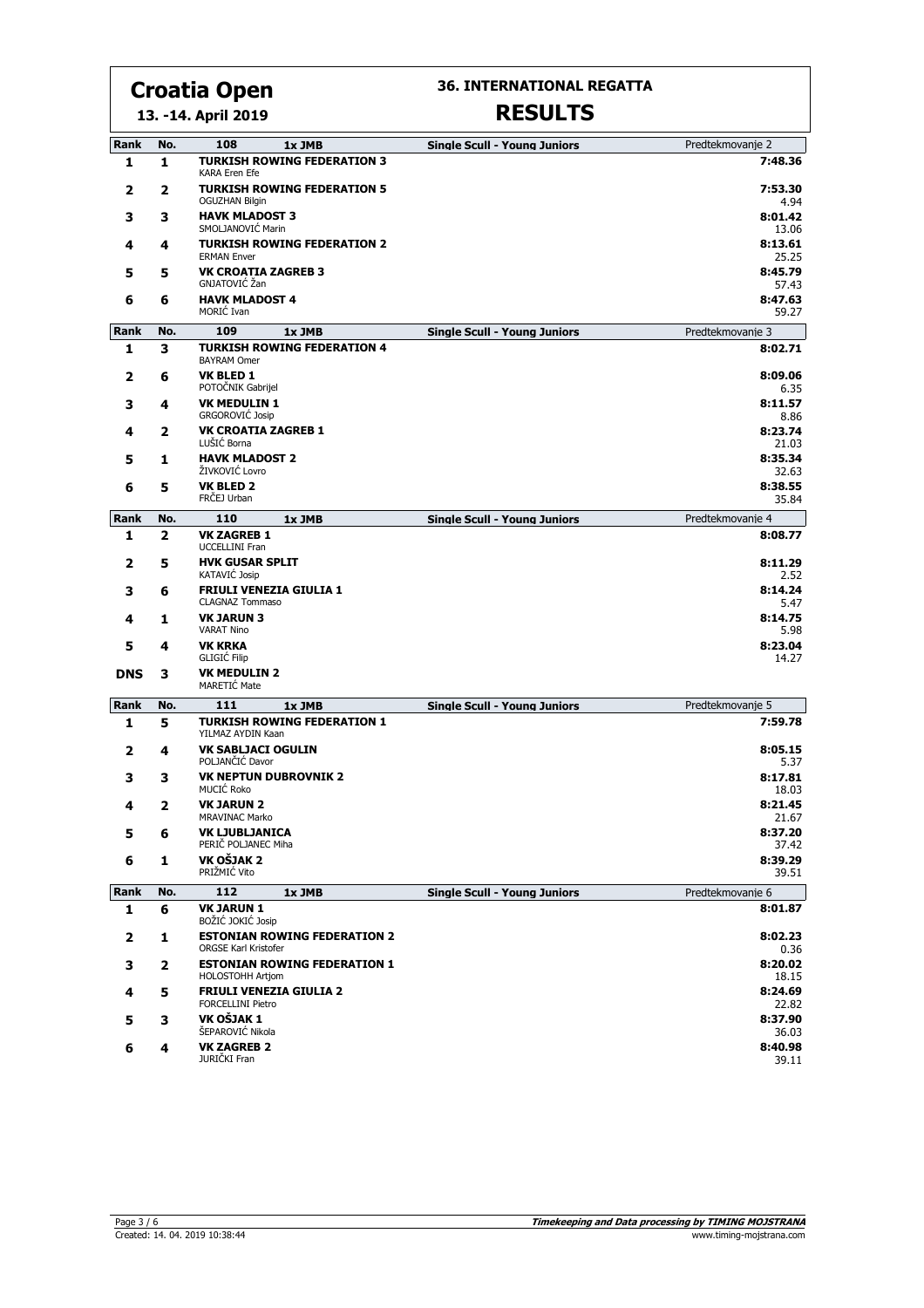#### **13. -14. April 2019 Croatia Open**

## **36. INTERNATIONAL REGATTA**

| <b>Rank</b> | No.                     | 113<br>1x JWB                                                | <b>Single Scull - Young Junior Women</b> | Predtekmovanje 1    |
|-------------|-------------------------|--------------------------------------------------------------|------------------------------------------|---------------------|
| 1           | 1                       | <b>FRIULI VENEZIA GIULIA 1</b><br><b>GNATTA Alice</b>        |                                          | 8:52.69             |
| 2           | 3                       | <b>VK IZOLA</b><br>MEDVEŠČEK Zala                            |                                          | 9:06.52<br>13.83    |
| 3           | 4                       | <b>RV STAW 2</b><br><b>HORNACEK Magdalena</b>                |                                          | 9:24.93<br>32.24    |
| 4           | 2                       | <b>VK LJUBLJANICA</b><br>POTOČNIK Ela                        |                                          | 9:32.45<br>39.76    |
| 5           | 5                       | <b>VK JARUN</b><br>RAZVALIĆ Tamara                           |                                          | 9:48.39<br>55.70    |
| Rank        | No.                     | 114<br>1x JWB                                                | <b>Single Scull - Young Junior Women</b> | Predtekmovanje 2    |
| 1           | 5                       | <b>VK IKTUS 1</b><br>KERETIĆ Luna                            |                                          | 9:05.69             |
| 2           | 1                       | <b>VK ZAGREB 1</b><br>BOŽIČEVIĆ Bruna                        |                                          | 9:15.68<br>9.99     |
| 3           | 4                       | <b>HAVK MLADOST 3</b><br><b>SEKETA Magdalena</b>             |                                          | 9:19.82<br>14.13    |
| 4           | 3                       | <b>VK JADRAN RIJEKA 2</b><br><b>REMETA Edita</b>             |                                          | 9:24.61<br>18.92    |
| 5           | 2                       | <b>HAVK MLADOST 1</b><br>RAMLJAK Petra                       |                                          | 9:47.91<br>42.22    |
| Rank        | No.                     | 115<br>1x JWB                                                | <b>Single Scull - Young Junior Women</b> | Predtekmovanje 3    |
| 1           | 3                       | <b>RV STAW 1</b><br>WIESINGER Hannah                         |                                          | 9:07.14             |
| 2           | 4                       | <b>VK JADRAN RIJEKA 1</b><br>SMILOVIĆ Mirjam                 |                                          | 9:15.51<br>8.37     |
| з           | 1                       | VK GLAGOLJAŠ<br>NENADIĆ Lara                                 |                                          | 9:26.66<br>19.52    |
| 4           | 5                       | <b>VK ZAGREB 5</b><br><b>KHARBOUTLY Enola</b>                |                                          | 9:43.13<br>35.99    |
| 5           | 2                       | <b>VK ZAGREB 4</b><br>ČIŽMEK Doroteja Marija                 |                                          | 9:48.98<br>41.84    |
| Rank        | No.                     | 116<br>1x JWB                                                | <b>Single Scull - Young Junior Women</b> | Predtekmovanje 4    |
| 1           | 1                       | <b>TURKISH ROWING FEDERATION 2</b><br>BAYKARA Deniznur Serra |                                          | 8:48.66             |
| 2           | 5                       | <b>VK ISTRA 1</b><br><b>GRGORINIĆ Mia</b>                    |                                          | 9:02.74<br>14.08    |
| з           | 4                       | <b>FRIULI VENEZIA GIULIA 2</b><br><b>MAURI Lucia</b>         |                                          | 9:03.75<br>15.09    |
| 4           | з                       | <b>VK IKTUS 2</b><br><b>MARKULAK Ines</b>                    |                                          | 9:10.45<br>21.79    |
| 5           | 2                       | <b>HAVK MLADOST 4</b><br>PACEK Lena                          |                                          | 10:04.83<br>1:16.17 |
| Rank        | No.                     | 117<br>1x JWB                                                | <b>Single Scull - Young Junior Women</b> | Predtekmovanje 5    |
| 1           | $\overline{\mathbf{z}}$ | <b>FRIULI VENEZIA GIULIA 4</b><br><b>GOTTARDI Giulia</b>     |                                          | 8:58.82             |
| 2           | 5                       | <b>VK BLED</b><br><b>BAJEC Ela</b>                           |                                          | 9:05.86<br>7.04     |
| 3           | 3                       | <b>VK ZAGREB 2</b><br>OSMEC PERUŠA Kim                       |                                          | 9:07.36<br>8.54     |
| 4           | 4                       | <b>VK ZAGREB 3</b><br>MIKIĆ Petra                            |                                          | 9:22.67<br>23.85    |
| 5           | 1                       | <b>ESTONIAN ROWING FEDERATION</b><br><b>LINDRE Merlin</b>    |                                          | 9:41.31<br>42.49    |
| Rank        | No.                     | 118<br>1x JWB                                                | <b>Single Scull - Young Junior Women</b> | Predtekmovanie 6    |
| 1           | $\mathbf{z}$            | <b>TURKISH ROWING FEDERATION 1</b><br><b>ULGEY Rukenn</b>    |                                          | 8:42.15             |
| 2           | 4                       | <b>FRIULI VENEZIA GIULIA 3</b><br><b>MITRI Letizia</b>       |                                          | 8:42.87<br>0.72     |
| з           | з                       | <b>HVK GUSAR SPLIT</b><br>PEROVIĆ Jelena                     |                                          | 8:58.68<br>16.53    |
| 4           | 1                       | <b>HAVK MLADOST 2</b><br>GRNČAROVSKI Elena                   |                                          | 9:20.76<br>38.61    |
| <b>DNS</b>  | 5                       | <b>VK ZAGREB 6</b><br><b>BARUN Mathea</b>                    |                                          |                     |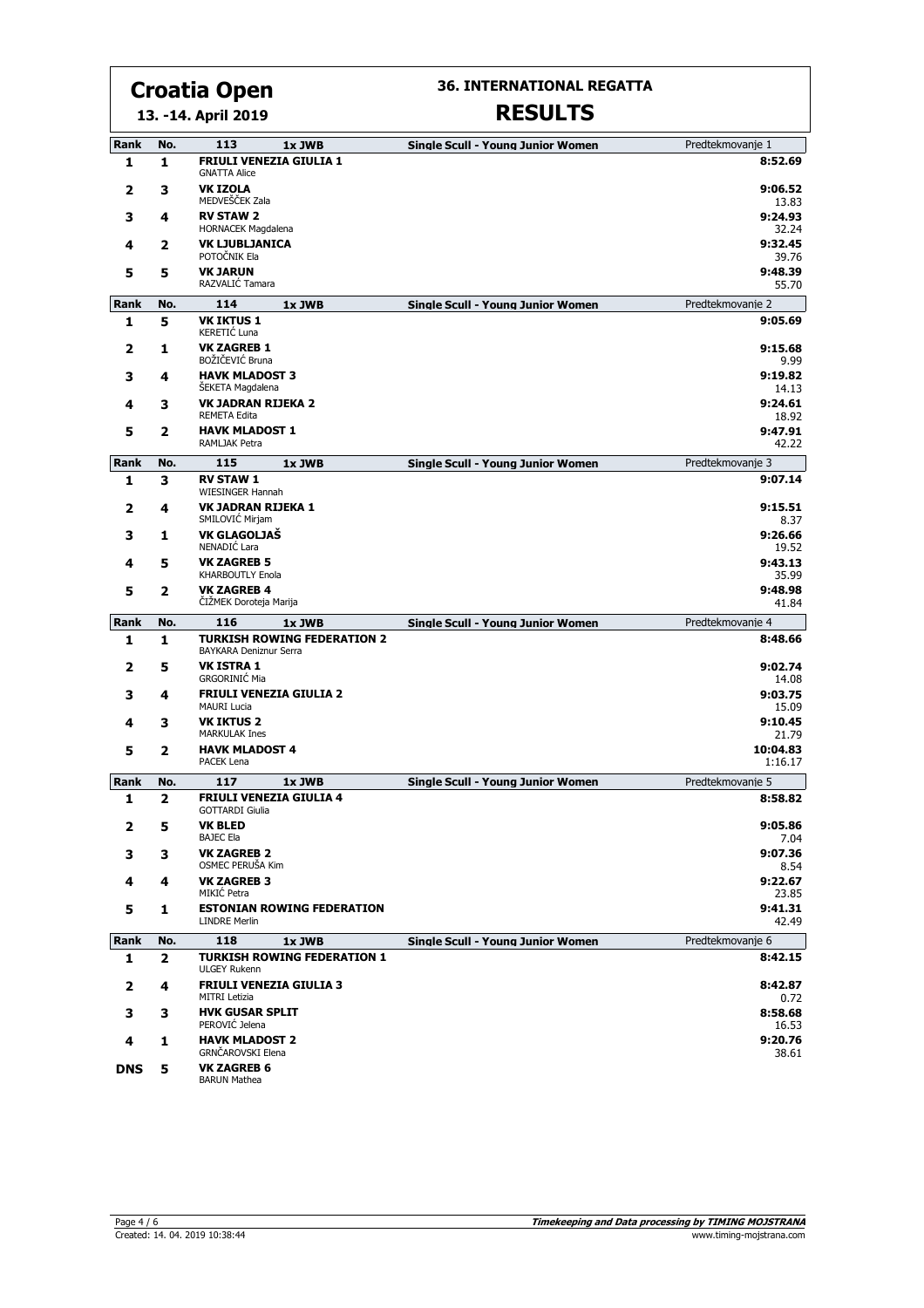#### **13. -14. April 2019**

## **36. INTERNATIONAL REGATTA RESULTS**

| <b>Rank</b> | No. | 119<br>4- JMA                                                    |                         | <b>Four - Junior Men</b>            |                       | Predtekmovanie 1 |
|-------------|-----|------------------------------------------------------------------|-------------------------|-------------------------------------|-----------------------|------------------|
| 1           | 1   | <b>TURKISH RF - FENERBACHE RC</b>                                |                         |                                     |                       | 6:32.21          |
|             |     | SAYGILI Emir                                                     | <b>SAVAS Ahmet Eren</b> | <b>BASARAN Cevit Caner</b>          | DAGLI Mert Ali        |                  |
| 2           | 4   | JARUN - KRKA -TREŠNJEVKA<br><b>KLARIN Lovre</b>                  | <b>PUJAS Viktor</b>     | <b>ĐOMLIJA Mislav</b>               | RADOVČIĆ Jerko        | 6:35.36<br>3.15  |
| 3           | 6   | VK SMEDEREVO - VK GRAFIČAR<br>JEVTIĆ Andrija                     | JOVANOVIĆ Miroslav      | KOLAREVIĆ Nikola (GRA)              | SOLDATOVIĆ Nikola     | 6:38.87<br>6.66  |
| 4           | 5   | <b>GMUNDEN-OTTENSHEIM-WIKING LINZ</b><br><b>GRUBER Sebastian</b> | SUCKERT David           | <b>HAIDER Vitus</b>                 | <b>GRUBER Thomas</b>  | 6:43.22<br>11.01 |
| 5           | з   | VK GRAFIČAR - VK CRVENA ZVEZDA<br>SRBINOVIĆ Ognjen (GRA)         | MARTINOVIĆ Igor (GRA)   | LJUNA Jovan (CZV)                   | KOSTIĆ Boško (CZV)    | 6:44.01<br>11.80 |
| 6           | 2   | <b>HVK GUSAR SPLIT 2</b><br>PLEIĆ Luka                           | TONKOVIĆ Josip          | LOVRINČEVIĆ Toni                    | FABJANAC Fabjan       | 6:56.69<br>24.48 |
| Rank        | No. | 120<br>4-JMA                                                     |                         | <b>Four - Junior Men</b>            |                       | Predtekmovanje 2 |
| 1           | 3   | <b>HVK GUSAR SPLIT 1</b>                                         |                         |                                     |                       | 6:26.78          |
|             |     | <b>GRUBIŠA Antonio</b>                                           | MAJIĆ Bruno             | <b>BORKOVIĆ Karlo</b>               | VUKOVIĆ Ivan          |                  |
| 2           | 1   | <b>GRAFIČAR - PARTIZAN - GALEB</b><br><b>GRUBER Đorđe (GRA)</b>  | BELIĆ Dušan (PAR)       | SAMARDŽIJA Ranko (PAR)              | STANKOVIĆ Todor (GAL) | 6:27.81<br>1.03  |
| 3           | 4   | JADRAN-ISTRA-KRKA-TREŠNJEVKA<br>MOROVIĆ Niko                     | PERIŠIĆ Nino            | MARKULINČIĆ Luka                    | STOJŠIĆ Mateo         | 6:29.73<br>2.95  |
| 4           | 2   | <b>TURKISH ROWING FEDERATION</b><br><b>ILYAS CAGATAY Urdem</b>   | YUNUS Emre Cegen        | ORMEZ Hakan Berk                    | <b>ULAS Kurt</b>      | 6:32.56<br>5.78  |
| 5           | 5   | VESLAŠKA ZVEZA SLOVENIJE<br><b>GRACE Jernej</b>                  | ČAS Jure                | <b>TRATNIK Aleksej</b>              | <b>KRAVČUK Semen</b>  | 6:37.11<br>10.33 |
| Rank        | No. | 121<br>2x JWA                                                    |                         | <b>Double Sculls - Junior Women</b> |                       | Predtekmovanje 1 |
| 1           | 1   | VESLAŠKA ZVEZA SLOVENIJE 2<br>TEPEŠ Neja                         | KOZOLE Nika             |                                     |                       | 7:38.06          |
| 2           | 5   | <b>ESTONIAN ROWING FEDERATION 2</b><br><b>ARON Anabel</b>        | <b>DMITRIJEV Helene</b> |                                     |                       | 7:42.16<br>4.10  |
| 3           | 4   | <b>AUSTRIAN ROWING FEDERATION 3</b><br><b>ELBARANES Maya</b>     | <b>SELIC Maria</b>      |                                     |                       | 7:44.56<br>6.50  |
| 4           | 2   | <b>AUSTRIAN ROWING FEDERATION 2</b><br><b>BRANDNER Karin</b>     | RODINGER Marika         |                                     |                       | 7:49.75<br>11.69 |
| 5           | 3   | <b>VK CROATIA - VK MEDULIN</b><br>KOVAČIĆ Tama                   | KAIĆ Martina            |                                     |                       | 7:50.28<br>12.22 |
| 6           | 6   | <b>VK CRVENA ZVEZDA - VK DANUBIUS</b><br>TARABIĆ Jana            | VIZI Minja              |                                     |                       | 8:08.52<br>30.46 |
| <b>Rank</b> | No. | 122<br>2x JWA                                                    |                         | <b>Double Sculls - Junior Women</b> |                       | Predtekmovanje 2 |
| 1           | 2   | VK GRAFIČAR - VK CRVENA ZVEZDA                                   |                         |                                     |                       | 7:43.14          |
|             |     | MIJAILOVIĆ Andrijana (GRA) LATIĆ Iva (CZV)                       |                         |                                     |                       |                  |
| 2           | 3   | <b>VESLAŠKA ZVEZA SLOVENIJE 5</b><br>SUHODOLJČAN Tia             | <b>MACCHI Agnese</b>    |                                     |                       | 7:46.34<br>3.20  |
| 3           | 1   | VESLAŠKA ZVEZA SLOVENIJE 4<br>BAKARIČ Lana                       | VOVK Jera               |                                     |                       | 7:49.71<br>6.57  |
| 4           | 5   | <b>VK CROATIA - HVK MORNAR</b><br>SINOVČIĆ Barbara               | MRDULJAŠ Maura          |                                     |                       | 7:50.21<br>7.07  |
| 5           | 4   | VK TREŠNJEVKA - HAVK MLADOST<br>BREKALO Karla (TRE)              | KOSTELIĆ Marta (MLA)    |                                     |                       | 7:56.89<br>13.75 |
| 6           | 6   | VK TREŠNJEVKA<br>POPKO Anamarija                                 | <b>VRBAN Paula</b>      |                                     |                       | 8:05.74<br>22.60 |
| Rank        | No. | 123<br>2x JWA                                                    |                         | <b>Double Sculls - Junior Women</b> |                       | Predtekmovanje 3 |
| 1           | 4   | <b>AUSTRIAN ROWING FEDERATION 1</b><br><b>CAVALLAR Valentina</b> | <b>MELINC Larissa</b>   |                                     |                       | 7:43.29          |
| 2           | 3   | VESLAŠKA ZVEZA SLOVENIJE 3                                       | KŠELA Pika              |                                     |                       | 7:50.23          |
| 3           | 2   | <b>COP Ruby</b><br>VK PARTIZAN - VK CRVENA ZVEZDA                |                         |                                     |                       | 6.94<br>7:58.75  |
|             |     | BEZBRODICA Maša<br><b>VST VOLKERMARKT</b>                        | <b>BUGARSKI Maša</b>    |                                     |                       | 15.46<br>8:01.54 |
| 4           | 5   | <b>ULRICH Anna</b>                                               | SCHILDBERGER Annika     |                                     |                       | 18.25            |
| 5           | 1   | <b>ESTONIAN ROWING FEDERATION 1</b><br>LAANE Liisa-Marie         | <b>BUDANOVA Irena</b>   |                                     |                       | 8:05.83<br>22.54 |